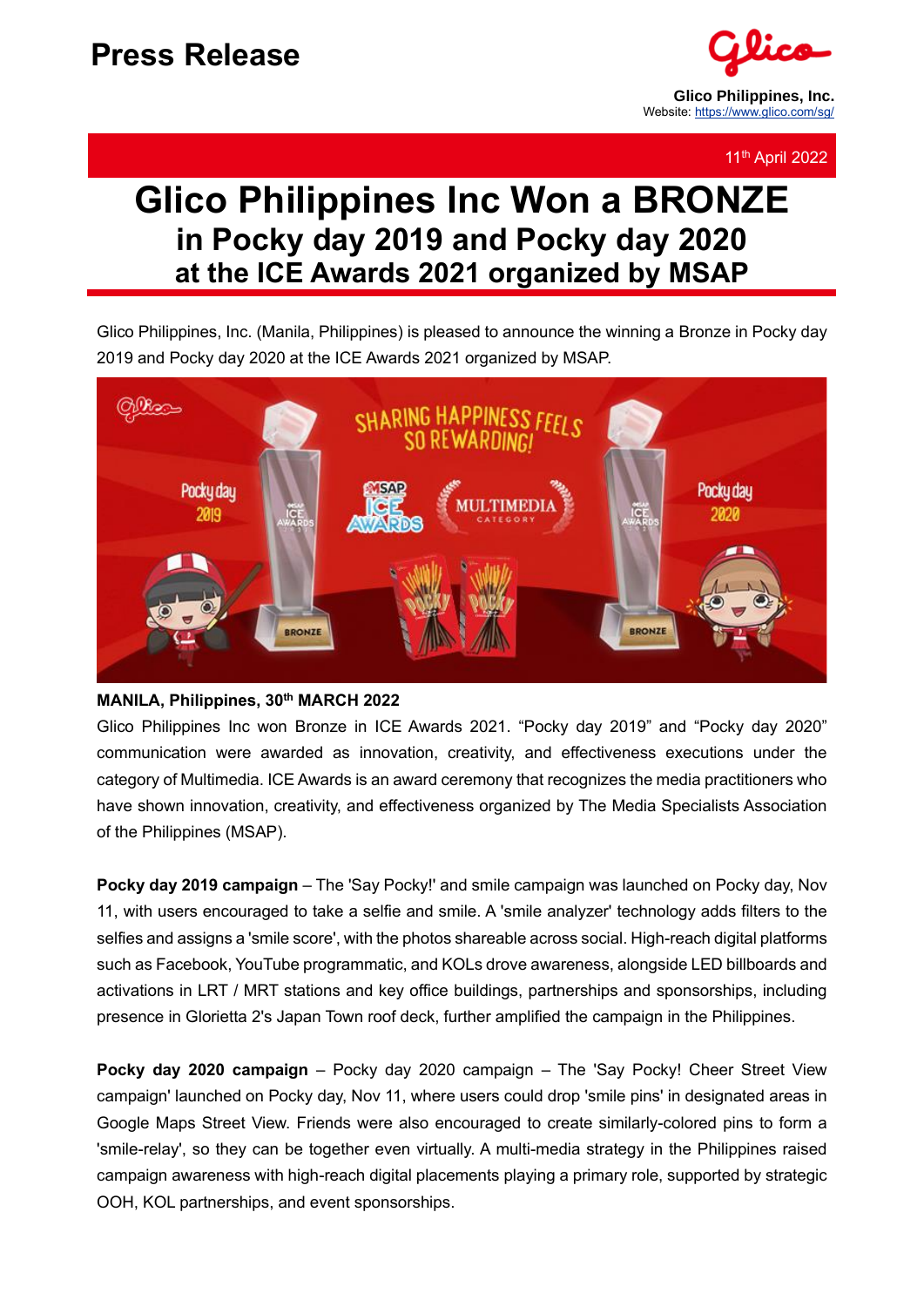

*"We are really excited to have won the prizes at the ICE Awards 2021.*

*The pandemic has led to an increase in anxiety levels and unhappiness, as the future continues to be unpredictable social conditions. We have thought, 'What can Pocky help create shared moments of happiness to bring genuine smiles back?'*

*Pocky is designed to be shareable, and simply saying 'Pocky!' can bring smiles to people's faces. We believe that Pocky can be used to bring 'Share happiness!' among all generations."*

- Mr Takashi Miki, Marketing Head, Glico Philippines, Inc.

In addition, to celebrate the Award, Glico Philippines Inc will hold a promotion in the LazMall and Shopee Mall from  $15<sup>th</sup> - 17<sup>th</sup>$  April 2022. Please check it out.

#### ■**Where to Buy**

Major supermarkets

#### **(Online Store)**

LazMall Glico Official STORE<https://www.lazada.com.ph/shop/glico/> Shopee Mall Glico Official STORE [https://shopee.ph/glico\\_philippines](https://shopee.ph/glico_philippines)

#### ■**Communication**

Official Facebook <https://www.facebook.com/PockyPhilippines> Official Instagram [https://www.instagram.com/glico\\_ph/](https://www.instagram.com/glico_ph/) Glico Shopalyst <https://shop-ph-glico.com/brandstore/glico>

#### **For all press and media inquiries:**

Yuko Takatani (Ms.), Regional PR Manager, Glico Asia Pacific Pte. Ltd. Email: [glico-singapore@glico.com](mailto:glico-singapore@glico.com)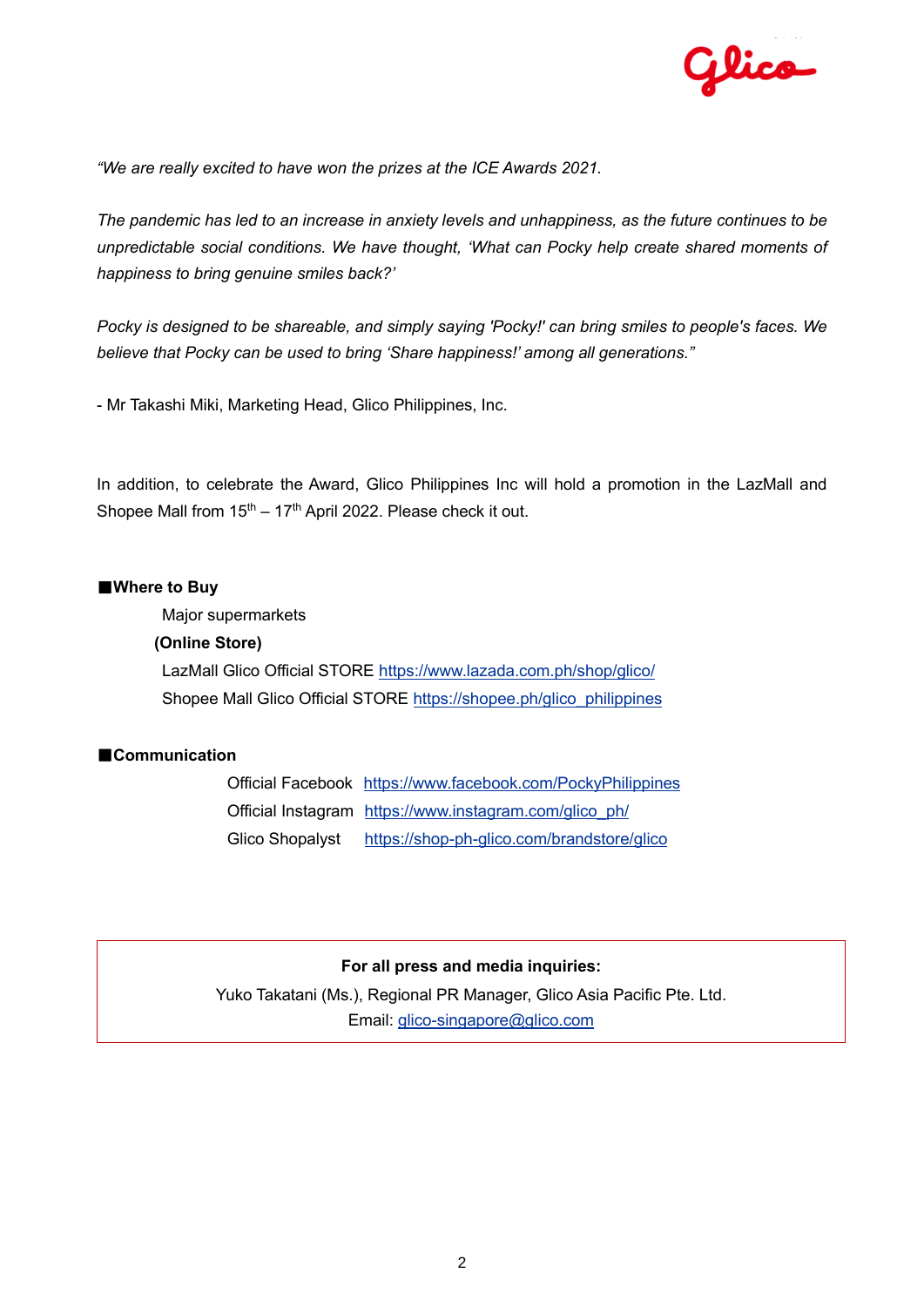

#### **About Glico**

Ever since the launch in 1922 of the nutritious, fortified Glico caramel in its distinctive red box, the business activities of Ezaki Glico Co., Ltd. adhered to the corporate philosophy of "Enhancing Public Health Through Food." Glico caramel – the company's first product – incorporates the innovative creativeness of Mr. Riichi Ezaki, the company's founder. Ever since the beginning, the entire staff has likewise been heartily dedicated to further enhancing people's health and quality of life. This has led to the expansion of business lines beyond confectionery to include ice cream products, processed foods, desserts, milk products, baby formula, food ingredients, and raw materials for cosmetic and health products.

<https://www.glico.com/global/>

#### **About Pocky**

Pocky is popular chocolate-based confectionary that has been loved by people all over the world since it was launched in Japan in 1966. It is made of a crisp pretzel, a kind of biscuit, coated by creamy chocolate. Pocky is so shareable that you'll want to share it with your friends and family any time, and anywhere. Pocky is all about 'Share happiness!'. Let's all share Pocky and bring happiness around the world.

<http://pocky.glico.com/info/>

#### ■**About Our Partners**

**dentsu X**

Our Experience Beyond Exposure proposition help brands create integrated and personalized marketing solutions to cut through the noise in the media market and meet rapidly changing consumer demands. <https://www.dxglobal.com/>

# **dentsu X**

#### **Dentsu Jayme Syfu**

We provide life changing solutions that are ideas led, tech **Dentsu** | Jayme Syfu enabled and data driven. [https://dentsujaymesyfu.com/#](https://dentsujaymesyfu.com/)

#### ■**About Our Distributor**

**GYMBOREE MARKETING INTERNATIONAL, INC.** Office Address: 917 Banawe St., Barangay Manresa, Quezon City Contact Person: (for product inquiries) Carmela Alvaran Contact Number: 09178820155